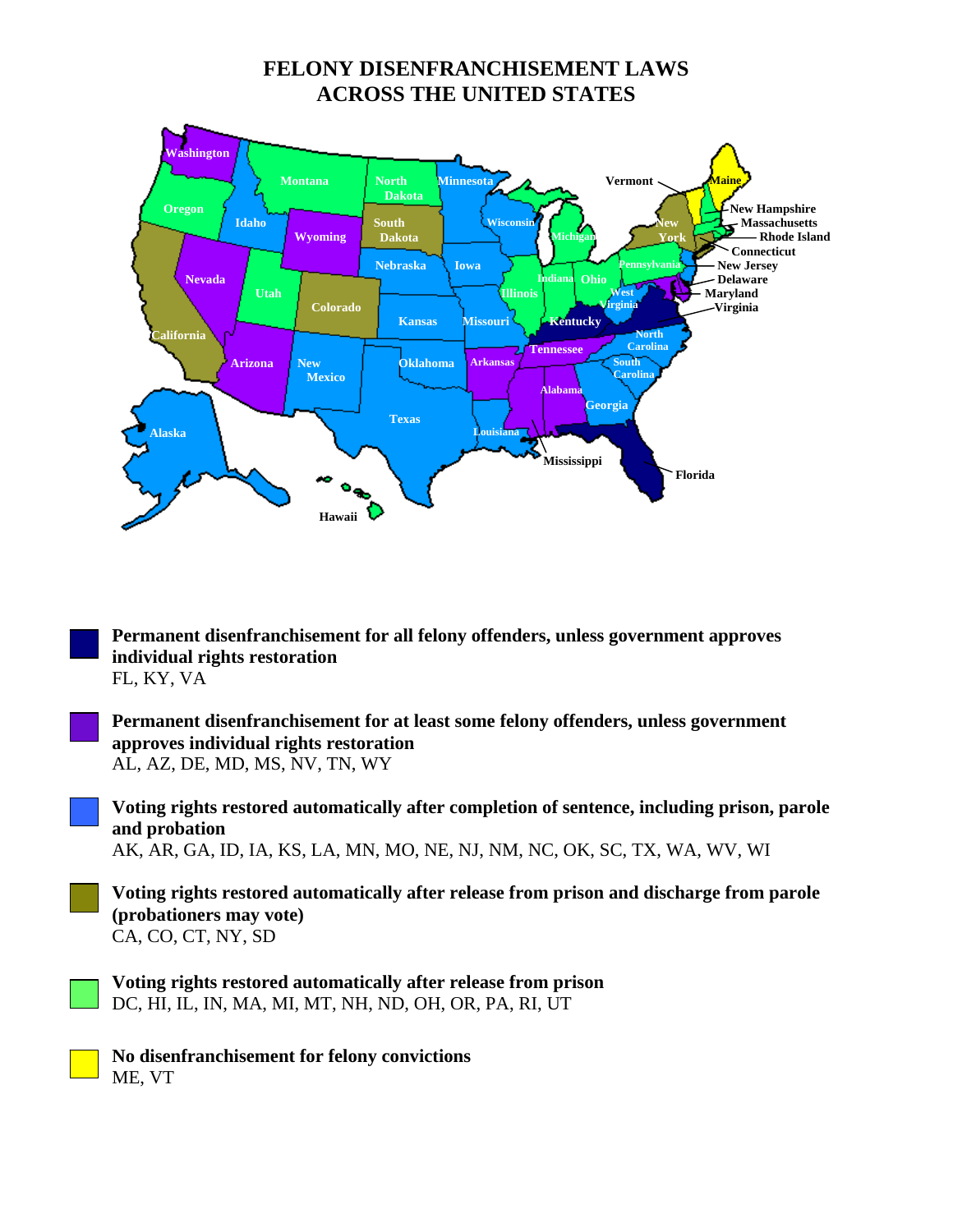*Permanent disenfranchisement for all felony offenders, unless government approves individual rights restoration*

> **Florida Kentucky Virginia**

 $\overline{a}$ 

## *Permanent disenfranchisement for at least some felony offenders, unless government approves individual rights restoration*

**Alabama:** People with certain felony convictions involving moral turpitude can apply to have their voting rights restored upon completion of sentence and payment of fines and fees; people convicted of some specific crimes are permanently barred from voting.

**Arizona:** People convicted of one felony can have their voting rights restored upon completion of sentence, including all prison, parole, and probation terms and payment of legal financial obligations. People convicted of two or more felonies are permanently barred from voting unless pardoned or restored by a judge.

**Delaware:** Felony offenders can have their voting rights restored five years after completion of sentence and payment of fines and fees. People who are convicted of certain disqualifying felonies are permanently disenfranchised.

Maryland: Voting rights are restored post-sentence<sup>[1](#page-1-0)</sup> after a first conviction for an "infamous crime." A three-year waiting period is imposed post-sentence for individuals with subsequent convictions. People who are convicted of a second or subsequent *violent* crime are permanently disenfranchised.

**Mississippi:** People who are convicted of one of ten disqualifying offenses are permanently disenfranchised. Others never lose the right to vote.

**Nevada:** The right to vote is automatically restored to first-time offenders of non-violent crimes upon completion of sentence. Repeat offenders and those convicted of violent crimes cannot vote unless pardoned or granted a restoration of civil rights from the court in which they were convicted.

**Tennessee:** People convicted of felonies after 1981 can have their voting rights restored if they have completed their full sentences, paid all restitution, and are current with child support payments. People convicted of some categories of crimes cannot regain the right to vote unless pardoned.

**Wyoming:** First-time nonviolent felony offenders can have their rights restored five years after completion of sentence. Repeat offenders and those convicted of violent crimes are permanently barred from voting, unless pardoned or restored to rights by the Governor.

<span id="page-1-0"></span><sup>&</sup>lt;sup>1</sup> In Maryland, post-sentence means the individual "has completed the court-ordered sentence imposed for the conviction, including probation, parole, community service, restitutions, and fines." Md. Code Ann., Elec. Law § 3-  $102(b)(1)(ii)$ .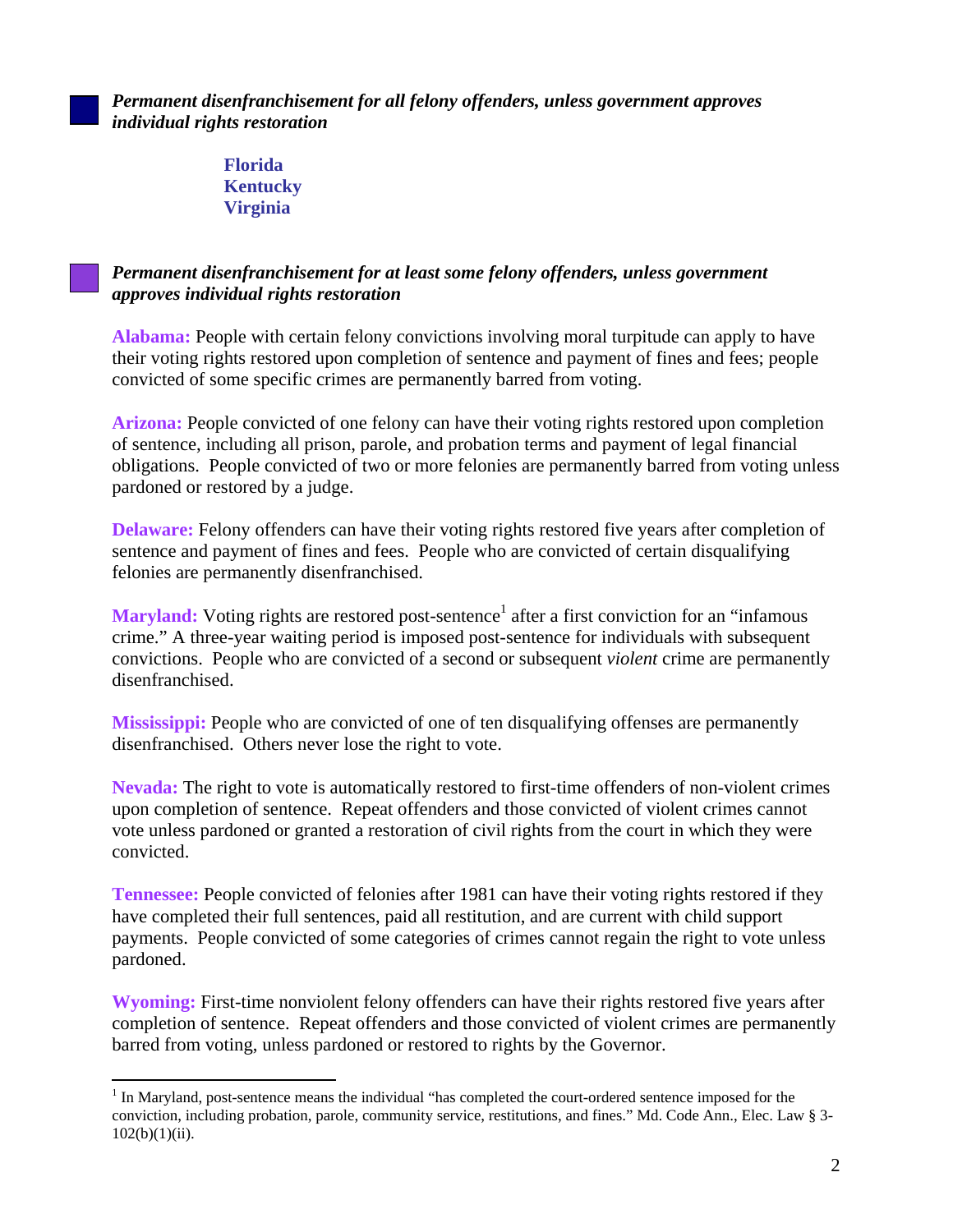## *Voting rights restored automatically after completion of sentence, including prison, parole and probation*

**Alaska Arkansas**[2](#page-2-0) **Georgia Idaho Iowa Kansas Louisiana Minnesota Missouri Nebraska**[3](#page-2-1) **New Jersey New Mexico North Carolina Oklahoma South Carolina Texas Washington**[4](#page-2-2) **West Virginia Wisconsin** 

*Voting rights restored automatically after release from prison and discharge from parole (probationers may vote)*

> **California Colorado Connecticut New York South Dakota**

 $\overline{a}$ 

<span id="page-2-0"></span> $2$  Under Arkansas law, failure to satisfy legal financial obligations associated with convictions may result in postsentence loss of voting rights.

<span id="page-2-1"></span> $3$  In Nebraska, voting rights are restored two years after the completion of sentence.

<span id="page-2-2"></span><sup>&</sup>lt;sup>4</sup> Under Washington law, failure to satisfy legal financial obligations associated with convictions may result in postsentence loss of voting rights.